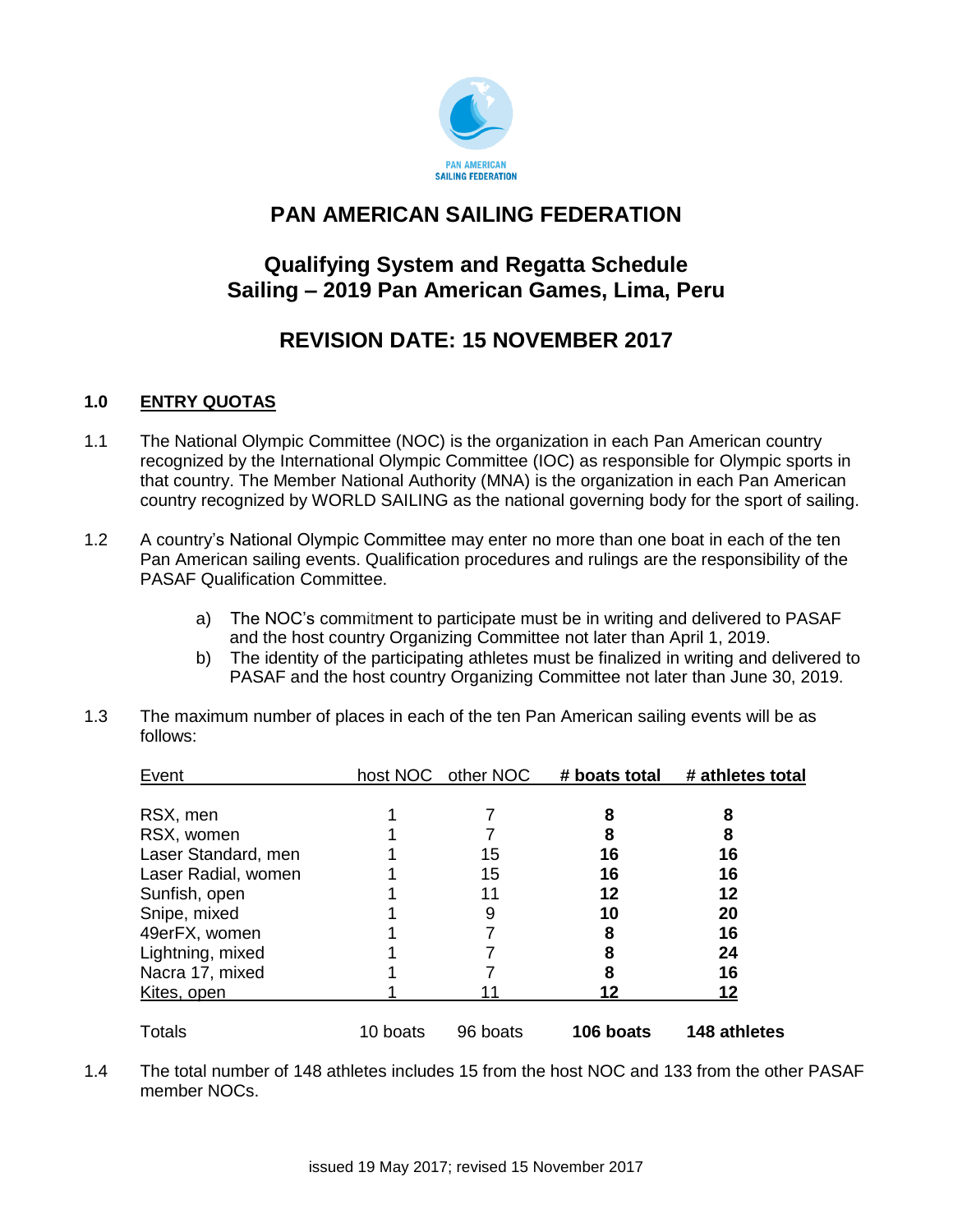

#### **2.0 NOC QUALIFICATION and REALLOCATION OF UNCLAIMED PLACES**

- 2.1 The host country will automatically qualify one boat place in each of the ten Pan American sailing events.
- 2.2 The best-ranked NOCs in each of the relevant events at designated Qualifying Regattas will qualify one boat place per event according to the quotas presented in the table in Section 1.3 and the number of places per regatta in Section 5. NOCs that have already qualified in a previous qualifying regatta will not be considered.

For purposes of NOC qualification in men's and women's events - RS:X (men), RS:X (women), Laser Standard (men), Laser Radial (women) - men and women shall be scored separately in regattas where men and women race together.

- 2.3 Once a competitor has qualified an NOC in any event he or she may not thereafter qualify the NOC in another event.
- 2.4 Class Rules requiring competitors to be members of Class Associations shall apply.
- 2.5 Competitors intending to qualify an NOC in a LIMA 2019 event designated as MIXED in Section 1.3 will be required to compete as MIXED in the Qualifying Regatta. The NOR for the regatta shall include an article confirming this requirement for eligibility for purposes of qualification.
- 2.6 Unclaimed boat places will be allocated by the PASAF Qualification Committee as follows:
	- a) The first available places in a particular event will be allocated to the next eligible NOC in the last Qualifying Regatta for that event.
	- b) Remaining places may be allocated to the next eligible NOC in a previous Qualifying Regatta for that event.
	- c) Additional remaining places may be allocated by the Qualification Committee on the basis of results in other Regional Games and Class Championships, the WS World Ranking List (if applicable), overall results in the Qualifying Regattas and continental balance.
	- d) The Qualification Committee may reallocate places from one event to another, if appropriate.

#### **3.0 QUALIFYING REGATTAS**

- 3.1 Athletes from a minimum of three countries must compete in the relevant event at a Qualifying Regatta for it to be considered valid.
- 3.2 If a designated Qualifying Regatta is cancelled or fails to meet the requirement for a valid series, the places will be divided among valid regattas for the relevant event(s) in a proportion determined by the Qualification Committee. The Qualification Committee will attempt to maintain continental balance in the selection of alternate Qualifying Regattas.
- 3.3 The Notice of Race of a Qualifying Regatta shall be reviewed and approved by PASAF at least seven (7) months before the event.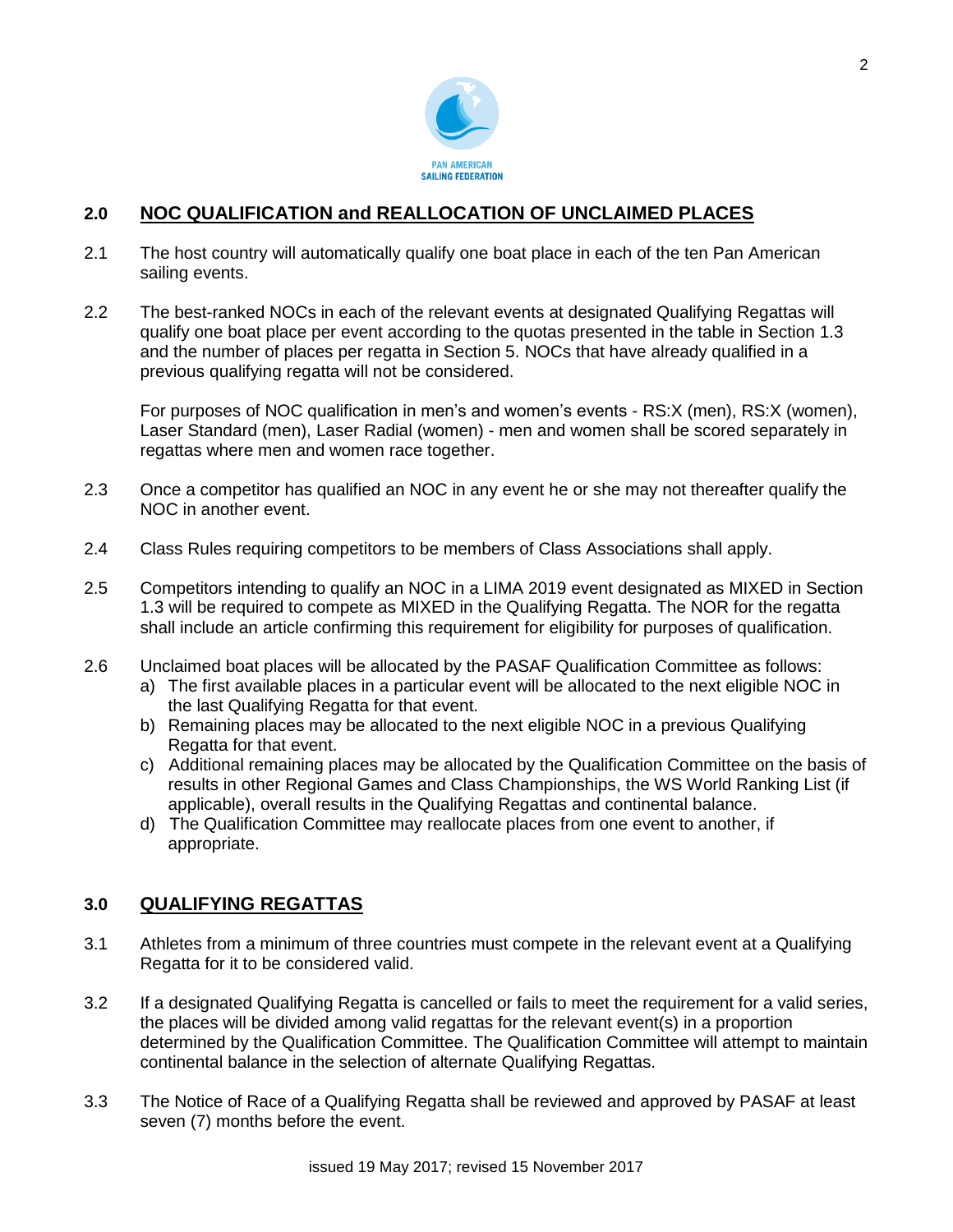

- 3.4 The Notice of Race of a Qualifying Regatta shall specify the following:
	- a. that for purposes of country qualification for the 2019 Pan American Games, the *Qualifying System and Regatta Schedule, Sailing - 2019 Pan American Games, Lima, Peru* shall apply.
	- b. that all events designated as qualifiers for the Pan American Games shall follow the formats specified for those events in Section 1.3 of this document.
	- c. that competitors intending to qualify a country in a LIMA 2019 event designated as MIXED in Section 1.3 will be required to compete as MIXED in the Qualifying Regatta.
	- d. that a competitor may qualify a country for the 2019 Pan American Games only when eligible to represent that country under IOC rules, and that the IOC Nationality rules shall apply to all members of the crew.
	- e. that Class Rules requiring competitors to be members of the relevant Class Associations shall apply.
- 3.5 The Principal Race Officer (PRO) for a Qualifying Regatta shall be certified as a World Sailing International Race Officer (IRO). Requests for replacement of the International Race Officer with a nationally certified Race Officer must be submitted for approval by PASAF at least 30 days prior to the start of the regatta.
- 3.6 The Protest Committee for a Qualifying Regatta shall be constituted as an International Jury in accordance with Appendix N of the 2017-2020 Racing Rules of Sailing. The Notice of Race and the Sailing Instructions shall specify that the right of appeal is denied, as per RRS 70.5.
- 3.7 The Qualifying Regattas for each event of the 2019 Pan American Games and the number of boat places allocated to each regatta are listed in Section 5 of this document.
- 3.8 Qualifying Regattas shall not be held before October 15, 2017. All Qualifying Regattas shall be completed by March 31, 2019.

#### **4.0 NATIONALITY and AGE**

- 4.1 A competitor may qualify an NOC for the 2019 Pan American Games only when eligible to represent that NOC under IOC rules. Nationality rules apply to all members of the crew.
- 4.2 Once a competitor has qualified an NOC in any event he or she may not thereafter qualify another NOC, irrespective of any change in their nationality as defined by the IOC, or their ability to claim multiple citizenships.
- 4.3 All competitors must be at least 15 years old in the year of the Pan American Games.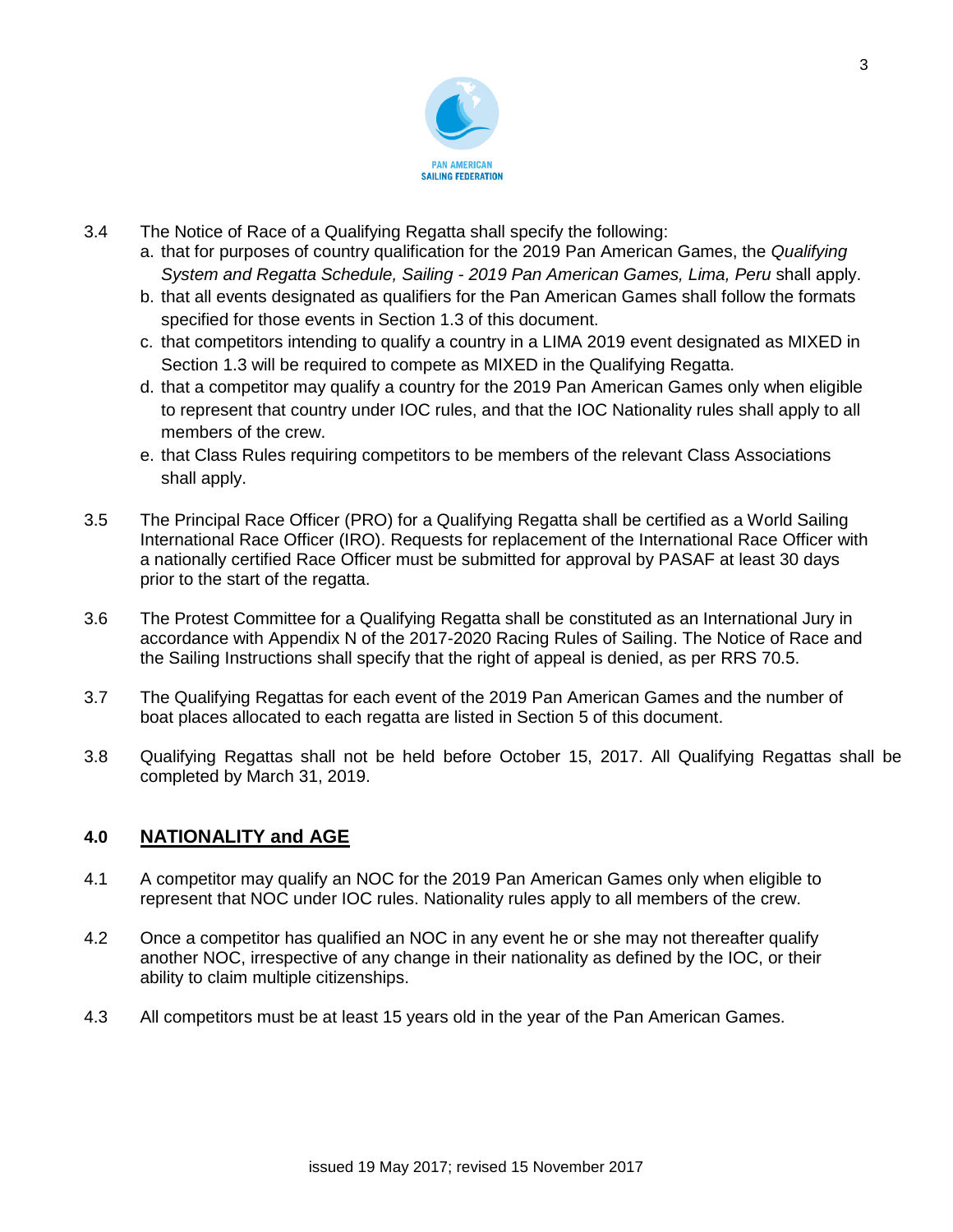

### **5.0 QUALIFICATION SCHEDULE**

| <b>RS:X MEN</b>                                                                                |                        |
|------------------------------------------------------------------------------------------------|------------------------|
| 2018 South American Championship<br>February 27 - March 3, Paracas, Peru                       | 3                      |
| 2018 North American Championship<br><b>Host Country</b>                                        | 4<br>1                 |
| <b>TOTAL</b>                                                                                   | 8 boats – 8 athletes   |
| <b>RS:X WOMEN</b>                                                                              |                        |
| 2018 South American Championship<br>February 27 - March 3, Paracas, Peru                       | 3                      |
| 2018 North American Championship<br><b>Host Country</b>                                        | 4<br>1                 |
| <b>TOTAL</b>                                                                                   | 8 boats $-$ 8 athletes |
| <b>SUNFISH - OPEN</b>                                                                          |                        |
| 2018 Midwinter Championship<br>March 21-23, Panama City, Florida                               | 3                      |
| 2018 South American, Central & Caribbean Championship<br>April 28 - May 1, Cartagena, Colombia | 2                      |
| 2018 North American Championship                                                               | 3                      |
| August 1-4, Waukegan IL, USA<br>2019 South American, Central & Caribbean Championship          | 3                      |
| March 26-30, Paracas, Peru<br><b>Host Country</b>                                              | 1                      |
| <b>TOTAL</b>                                                                                   | 12 boats - 12 athletes |
| <b>LASER RADIAL WOMEN</b>                                                                      |                        |
| 2018 South American Championship<br>February 21-25, Rapel Lake, Chile                          | 2                      |
| 2018 North American Championship                                                               | 7                      |
| 2019 South American Championship<br>March 15-23, Paracas, Peru                                 | 4                      |
| 2 universality places                                                                          | $\overline{2}$         |
| <b>Host Country</b>                                                                            | 1                      |
| <b>TOTAL</b>                                                                                   | 16 boats - 16 athletes |
| <b>LASER STANDARD MEN</b>                                                                      |                        |
| 2018 South American Championship<br>February 21-25, Rapel Lake, Chile                          | 2                      |
| 2018 North American Championship                                                               | 7                      |
| 2019 South American Championship<br>March 15-23, Paracas, Peru                                 | 4                      |
| 2 universality places                                                                          | 2                      |
| <b>Host Country</b>                                                                            | 1                      |
| <b>TOTAL</b>                                                                                   | 16 boats - 16 athletes |
|                                                                                                |                        |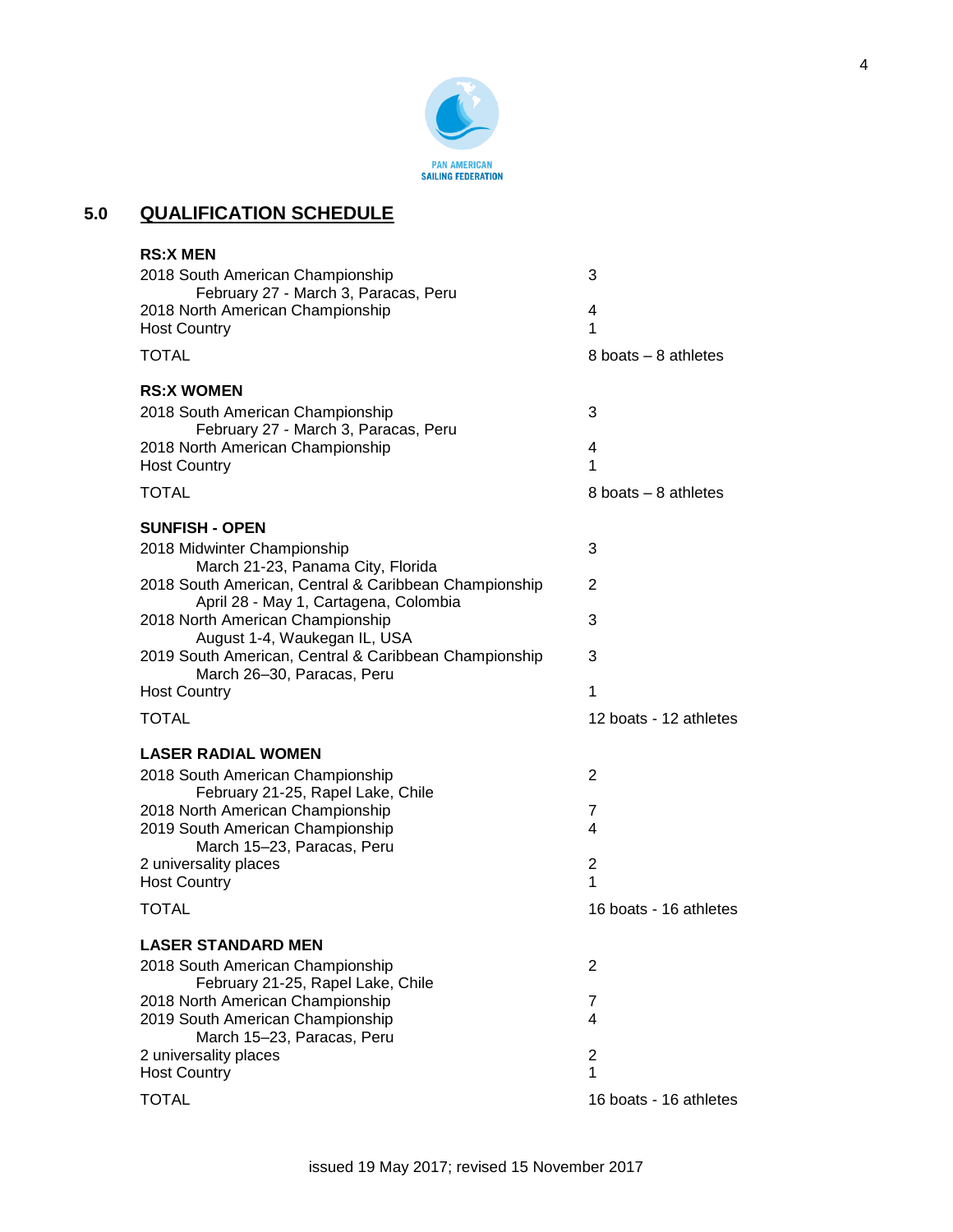

| <b>SNIPE - MIXED</b>                                                                                             |                           |
|------------------------------------------------------------------------------------------------------------------|---------------------------|
| 2018 South American Championship                                                                                 | 4                         |
| March 24-31, 2018, Clube dos Jangadeiros, Porto Alegre, Brazil                                                   |                           |
| 2018 North American Championship                                                                                 |                           |
| October 6-8, 2018, San Diego Yacht Club, CA, USA                                                                 |                           |
| 2018 Western Hemisphere and Orient                                                                               | 1                         |
| TBC: November 2018, Buenos Aires, Argentina                                                                      |                           |
| <b>Host Country</b>                                                                                              | 1                         |
| <b>TOTAL</b>                                                                                                     | 10 boats - 20 athletes    |
| <b>LIGHTNING - MIXED</b>                                                                                         |                           |
| 2017 South American Championship<br>November 17-20, Salinas, Ecuador                                             | 1                         |
| 2018 South American Championship<br>December 26-31, Pucón, Chile                                                 | 2                         |
| 2018 North American Championship                                                                                 | 4                         |
| <b>Host Country</b>                                                                                              | 1                         |
| <b>TOTAL</b>                                                                                                     | 8 boats - 24 athletes     |
| <b>NACRA 17 - MIXED</b>                                                                                          |                           |
| 2019 North American Championship                                                                                 | 4                         |
| 2018 South American Championship                                                                                 | 3                         |
| <b>Host Country</b>                                                                                              | 1                         |
| <b>TOTAL</b>                                                                                                     | 8 boats - 16 athletes     |
| 49er FX - WOMEN                                                                                                  |                           |
| 2019 North American Championship                                                                                 | 4                         |
| 2018 South American Championship                                                                                 | $\ensuremath{\mathsf{3}}$ |
| <b>Host Country</b>                                                                                              | 1                         |
| <b>TOTAL</b>                                                                                                     | 8 boats - 16 athletes     |
| <b>KITES - OPEN</b>                                                                                              |                           |
| 2018 North American Championship                                                                                 | 6                         |
| • Top 4 countries in the Men's competition and top 2 countries in the Women's competition shall<br>qualify.      |                           |
| • Should a country qualify in both the Men's and Women's competitions, the Men's Qualification shall<br>be used. |                           |
| 2018 South American Championship                                                                                 | 5                         |
| • Top 3 countries in the Men's competition and top 2 countries in the Women's competition shall<br>qualify.      |                           |
| • Should a country qualify in both the Men's and Women's competitions, the Men's Qualification shall<br>be used. |                           |
| <b>Host Country</b>                                                                                              | 1                         |
| <b>TOTAL</b>                                                                                                     | 12 boats - 12 athletes    |
| • Countries may choose to allocate their qualified spots in KITES - OPEN to either a man or a woman.             |                           |